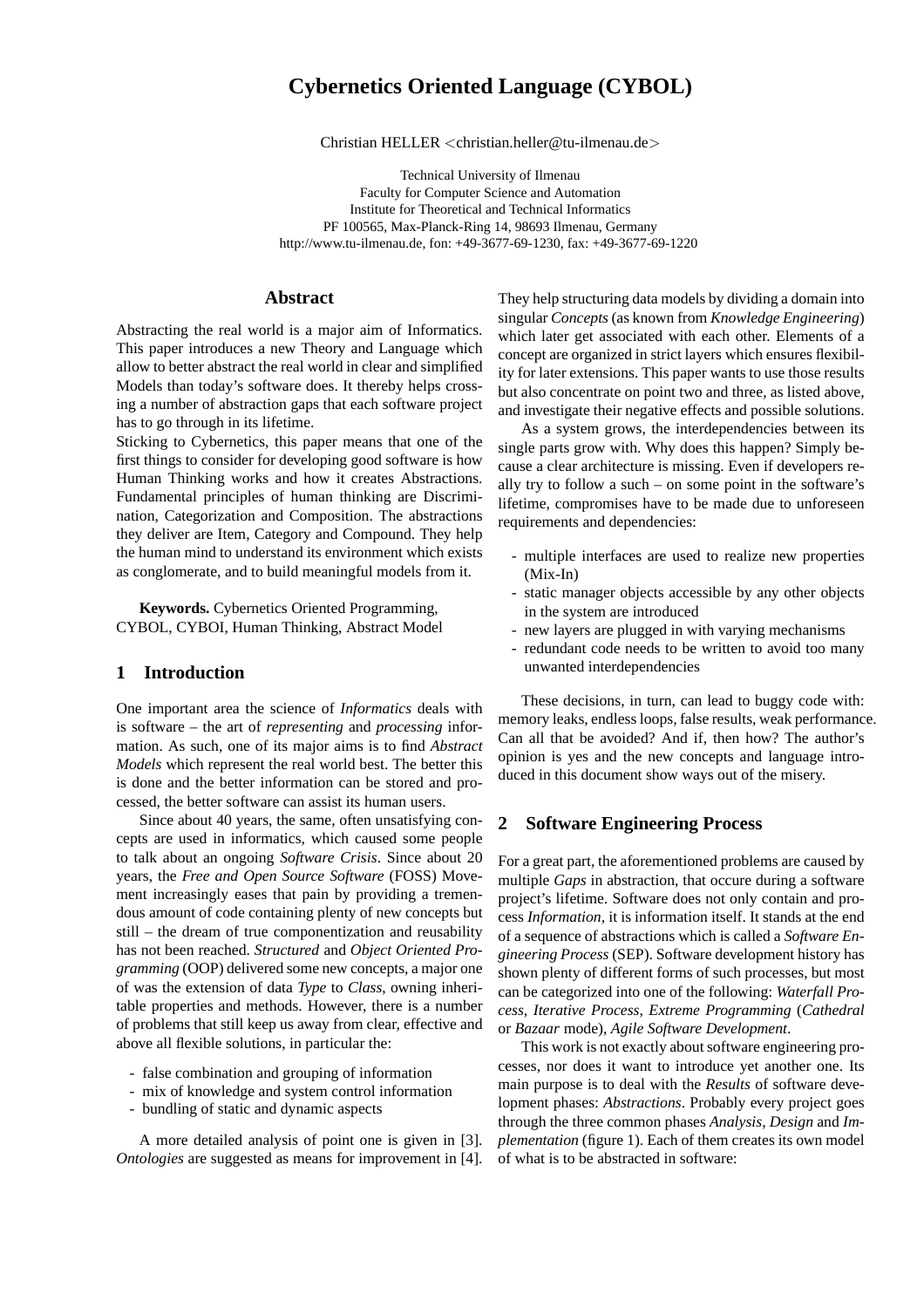

**Fig. 1.** Knowledge Abstraction

The analysis often results in a *Requirements Document* which investigates the problem domain and uses expert knowledge to specify the functionality of the software to be created. This specification is mostly *informal*, that is an ordered collection of textual descriptions. Sometimes, *semiformal* descriptions such as tables or graphics are used additionally.

It is the aim of the design phase to deliver a clear system architecture with little redundancies and only few interdependencies, which it may specify by help of *semi-formal Diagrams*. Recent years showed an increased use of the *Unified Modelling Language* (UML), a collection of diagram specifications for representing static or dynamic aspects of a system to be modelled. Normally, a *top-down* approach is chosen for the design of a system. Hereby, the overall architecture is considered first, before moving into details. The less common *bottom-up* design would start the other way and first try to build small components to construct the whole system from.

Finally, implementation of a system is done *formally*, in one (or more) programming languages. The retrieved *Source Code* represents the final abstraction, the software that was to be built.

It is obvious that at least two gaps have to be crossed when using the described phases:

- 1. Requirements Document Architecture Diagrams
- 2. Architecture Diagrams Source Code

Many efforts try to minimize the first gap by telling their analysis experts to specify use cases, workflows and static structures using the corresponding diagrams provided by the *Unified Modelling Language*. Other efforts introduce more steps of abstraction, like the *Feature Model*. It provides a hierarchical model of the features of the system to be built. The feature analysis is part of the analysis but can logically be placed between analysis and design. It became especially popular in the area of *System Family/ Product Line Engineering*. Yet the disadvantage of using feature models is that another gap in abstraction is created:

- 1. Requirements Document Feature Model
- 2. Feature Model Architecture Diagrams
- 3. Architecture Diagrams Source Code

One aim of the work described in this document was to overcome these gaps by supplying one kind of abstracted knowledge, for statics as well as for dynamics, to be continuously used throughout all project phases.

### **3 Traditional Programming**

Section 2 pointed out a problem that all current software engineering processes are struggling with: *Abstraction Gaps*. To find out about possible reasons, traditional and current programming concepts need to be inspected closer.

#### **3.1 Property Bundling**

Software consists of data which can be processed by a computer. This is possible because *qualitative* data are transformed into *quantitative* data and, finally, to *Zero* and *One*. *Mathematics* delivers the *Logic* (*Operations*) after which *States* (*Operands*) can be mapped, to deliver the expected results.

When combining a number of operations in a certain order, an *Algorithm* is retrieved. The operands it works with are stored in *Variables*. As can be seen, there is always *static* and *dynamic* structures involved, the static holding the states and the dynamic holding the rules for mapping between states.

*Structured*/ *Procedural Programming* languages were the first to explicitly provide the means to model static *Structures* as well as dynamic *Procedures* (or *Functions*, respectively). Both can be cascaded in *Hierarchies* and even use *Recursion* for that.

Yet other synonyms for static and dynamic structures that were introduced by the nowadays more popular *Object Oriented Programming* (OOP) are *Attribute* and *Method*. Both can be properties of an *Object* which is the runtime instance of a *Class* which in turn represents the data *Type*. A class can *inherit* properties from a *super* class. This *Inheritance* was a truely new and innovative concept brought in by OOP. The *Bundling* of static and dynamic properties (attributes and methods), on the other hand, causes more system interdependencies and complications than were predictable. It is a big disadvantage that affects all modern object-oriented systems.

Certainly, the bundling stems from best intentions to receive cleaner code by keeping not only attributes but also methods in a common module, such avoiding *wild* and *global* procedures. But now, modules not only had to refer to other modules for accessing their data; the same was needed for accessing methods. With OOP, the number of cross-relations between modules and system interdependencies in general nearly always rise dramatically. In reality, static and dynamic properties are two *different* things that have to be kept in different places! Both can have a similar, hierarchical structure but each is a concept on its own.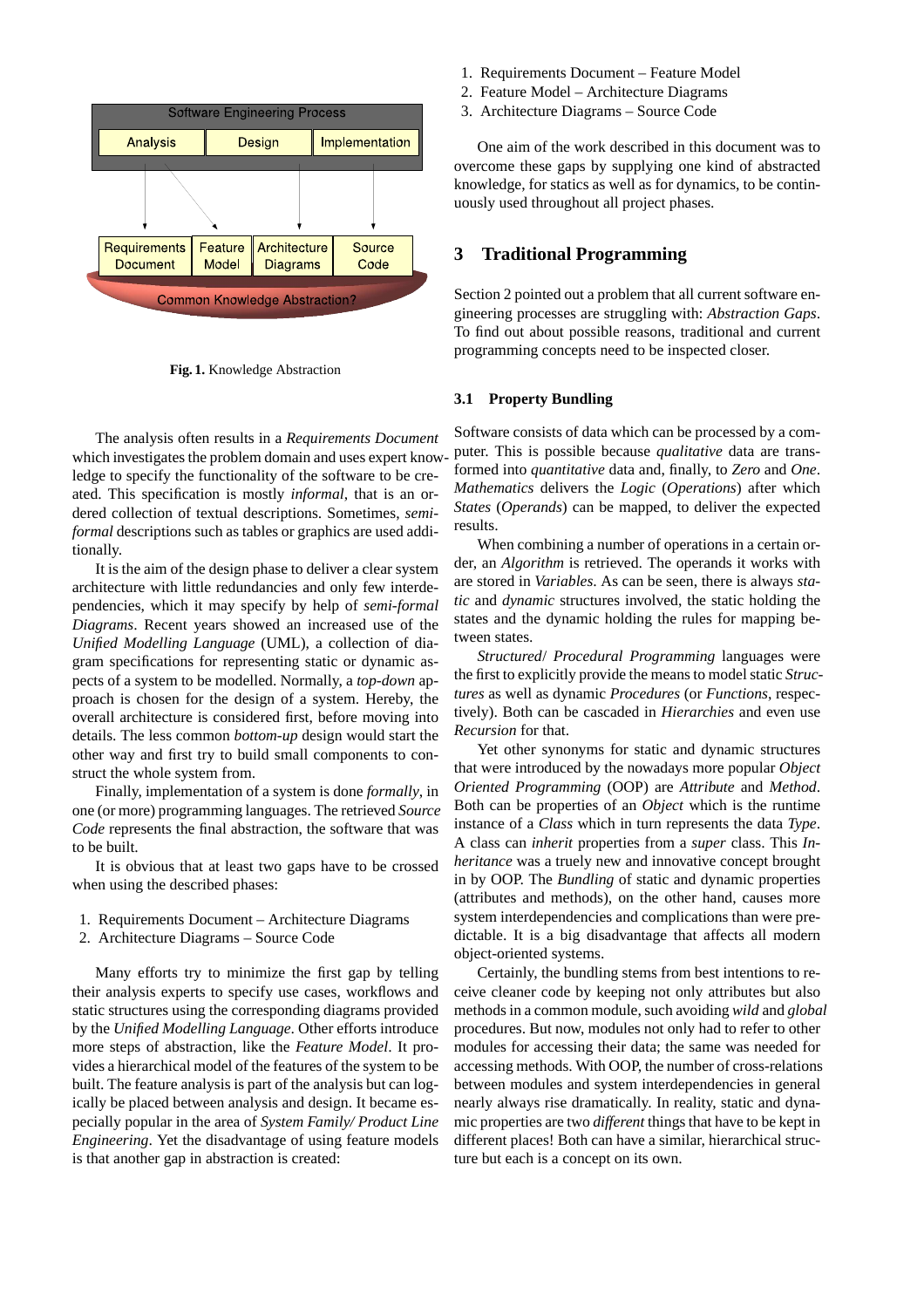*Interface* inheritance is used to implement *Concerns*in a system. *Aspect Oriented Programming* (AOP) calls its concerns *Aspects* and uses special language means to implement them. With standard class constellations, *Design Patterns* provide clear solutions describing how best to combine (associate/ inherit) classes. As subsumption of many design patterns, a *Framework* aims to provide basic functionality for the applications to be embedded into it. All these efforts are based upon OOP. The main idea behind them is to prevent code duplication and to minimize the interdependencies between parts of a system. But what if OOP is one reason for just those interdependencies?

Big systems with a multitude of associations and dependencies often lead to a loss in overview which results in so called *Spaghetti Code*. *Component Oriented Programming* (COP) tries to solve this by encapsulating code in smaller *Components* which shall make it easier to keep overview. People started to dream about a simple combination of such components and called it the *LEGO Metapher* (with relation to the building blocks for children). But software models are not simple building blocks that could be built *Stone-on-Stone*! They are concepts as known from *Human Thinking*.

The components described to here are *passive* because they need a system to call them. More recent studies are about *active* components, sometimes called *Agents*. These are self-acting processes that solve special tasks. The concepts behind are called *Agent Oriented Programming*.

Passive components and all of the programming concepts described before them belong to the *Logical Architecture* of a system. The term *Physical Architecture* is used when it comes to active components, agents, processes or systems in general.

#### **3.2 Information Mix**

Of course, the bundling of static and dynamic properties as used in OOP is not the only factor causing interdependencies. Otherwise, traditional procedural programming languages had already delivered ideal systems. But this is not the case. Something else must be missing. The major problem of today's software is its *Mix* of two very different kinds of information: *System Control* and *Application Knowledge*.

A standard computer architecture consists of a *Memory* (which stores data), a *Processor* (that applies operations on the data), *Input/Output Devices* (to correspond with the environment) and a *Bus System* (that connects the beforementioned parts). All these devices need to be controlled in some way. Variable values (instances) need to be written to and read from the memory; operations which the processor offers need to be called; input and output values need to be exchanged through the corresponding input/output devices.

Most of this is done by an *Operating System* (OS) and its hardware drivers. However, programming languages allow their users to access hardware, too. Software programmers can send processor instructions, they can allocate (instantiate) memory etc. It is these possibilities which lead to memory leaks and further software problems. If the operating system, for example, concentrated all memory allocation in one place, forgotten instances would belong to the past.

The remaining code represents the actual *Application*. It contains the *Domain Knowledge*, the *Concepts*, the *Configuration* information. These models of real world phenomenons have nothing to do with hardware control and need to be treated differently.

# **4 Human Thinking**

Criticising *State-of-the-Art* concepts is one part of science; offering improved solutions is its complementary. Researchers quite often follow the approach of first looking into what nature offers and then trying to engineer a similar solution. All kinds of tools and machines were created this way, even (and most obviously, with respect to the human body and mind) robots and computers. Some scientists take the principles of human awareness as physical model to explain the universe [10]. Some business people and consultants see analogies between processes in the human brain and organisational structures of a company [11]. Researchers in human sciences systematise international public law by sharing it into the three parts society, cooperation and conflicts which are chosen in analogy to biology, that is anatomy, physiology and pathology of international relations [1]. Considering all that, one question is at hand:

### **Why not apply a similar approach to software engineering?**

The science of *Cybernetics* and its specialization *Bionics* recommend to *compare* communication and control processes in biological versus artificial systems as well as to *apply* biological principles to the study and design of engineering systems. If computers are built after the model of the human being (information input, memorizing, processing and output), why not structure the software that actually runs those computers after similar models? It seems logical and clear, yet the reality looks different. This section will therefore consider how *Human Thinking* works and how it creates abstractions (figure 2).



**Fig. 2.** Human Thinking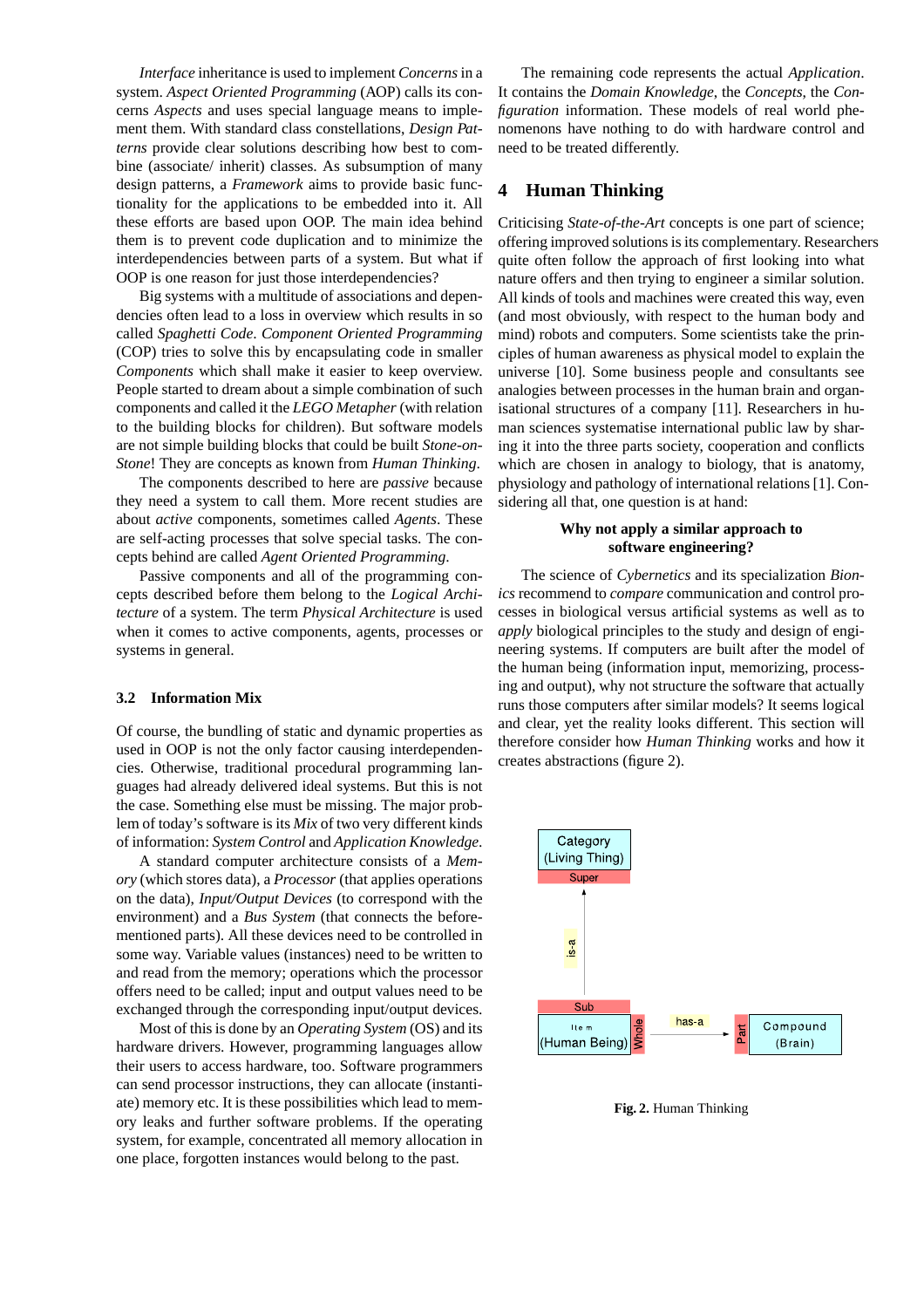#### **4.1 Item**

As first and most important abstraction, the human brain divides its real-world environment into discrete *Items*. Physicists call smaller items *Particle*. Plenty of other synonyms exist. Software developers often talk of *Object*. This document preferrably uses the more neutral name *Item*, since models are created not only of objects but also of *Subjects*.

Behavioural psychologists talk of this ability as *Discrimination*. It commonly focuses on a specific real world phenomenon, leaving out parameters which are not interesting in the given context. This is necessary because otherwise, a brain would have to model and capture the whole universe (with every single particle being duplicated), which is obviously impossible. As example, a *Human Being* as item is stated (in parentheses) in figure 2.

Not only human beings, but also some higher animal species (like apes) are able to *discriminate* their environment and to form terms to name it. Additionally, they have a primitive *Self Concept*, that is a term for their own personality. However, their cognitive abilities are limited in that concepts are only available in the presence of the corresponding item. Jaeger [5] calls that *Online Thinking*; cognition scientists speak of *Terms of first Order* or *Sensoric Type of Terms*.

Contrary to this, the more advanced *Offline Thinking* allows humans to think about items they currently cannot sense. Cognition scientists here speak of *Terms of second Order*. They became possible by *associating* sensoric signals with terms of a language. The resulting *Net of Associations* brought a number of advantages [5]:

- **–** *Decoupling* thinking from immediate motoric reaction
- **–** *Time Index* in scenes so that past memories can be recalled, the future be planned
- **–** *Dual Representation* of online and offline contents
- **–** *Self Awareness* thanks to online and offline thinking
- **–** *Associations* increasing the expressiveness of terms

### **4.2 Category**

Offline thinking (in terms of second order) enables humans not only to discriminate items but also to *categorize* them into superior groups. Since it is impossible to exactly model the real world in complete, compromises have to be made: People do not model every single item in their minds but rather group them into *Types* (*Classes*) of common characteristics.

This kind of classification stems from the earliest days of ancient science. *Plato*'s pupil *Aristotle* (being the teacher of *Alexander the Great*) was the first philosopher who logically captured and organized the world. It was him who sorted items into clear groups which he called *Categories*. And it was him who first distinguished between *enlivened* and *unenlivened* nature; who parted living forms into *Plants*, *Animals* and *Humans*. The science of biology calls this classification a *Systematics*.

depending on what direction of that relationship one wants to emphasize. Taking Aristotle's examples, *Living Thing*

would be a *Generalization* of *Plants*, *Animals* and *Humans*. *Human Being* would be a *Specialization* of *Living Thing*.

Software developers call categorization an *is-a* relationship and talk of *Super* and *Sub* categories (sometimes also *Parent* and *Child* categories). Section 3.1 mentioned that object oriented programming uses categorization to let a sub class inherit attributes and methods from its super class.

#### **4.3 Compound**

*Composition* is the third kind of abstraction that humans use to understand their environment. It is an important instrument for the human mind to associate information, that is to acquire, store and recall *Knowledge*. Every item is recognized as a *Compound* of smaller items and can therefore also be called *Tree* or *Hierarchy*. The subject of *Artificial Intelligence* (AI)/ *Knowledge Engineering* talks of *Concept* or *Schema*.

In software design, the terms *Parent* and *Child* are often used to describe both, the items in a composition as well as the items in a categorization relationship (section 4.2). To avoid misunderstandings, this document sticks to the terms *Super* and *Sub* for categorization and to the terms *Whole* and *Part* [12] for composition. Yet other terms to describe items of a composition would be *Container* and *Element*.

To stick with the example of a *Human Being*, one could say that it is composed of *Organs* such as *Eye*, *Ear*, *Heart*, *Brain*, *Arm* and further, also smaller parts. Other examples are the concept of an *Atom* consisting of a *Core* and *Electrons* or that of a physical *Book* composed of a *Paperback Cover* and *Paper Pages*. However, knowledge representation always depends on what one wants to express in which context. The *Book*, for example, can be represented in many other ways. Logically, it is usually separated into *Part*, *Chapter*, *Section*, *Paragraph*, *Sentence*, *Word* and *Character*.

It is important to note the *unidirectional* kind of relations: A human being is composed of organs but an organ is never composed of a human being!

Not only *static* items represent a compound; *dynamic* items are hierarchical as well. The process *Take Book from Library*, for example, may have the following structure:

- **–** Check Catalogue
	- Investigate suitable Books
	- Note Registration Number
- **–** Organize Book
	- Look for Shelf
	- Take off Book
- **–** Borrow Book

*Categorization* (classification) can be seen from two sides, *basic* item. A *Particle* as concept exists only in the human Returning to human thinking, one realizes that in the end, everything in universe can be put into variable hierarchical models, that is consists of smaller items and belongs to a bigger item. From the physical point of view, nobody knows where this hierarchy really stops, towards *Microcosm* as well as towards *Macrocosm*. There is no *absolute*, mind, placed somewhere between micro- and macrocosm, with hypothetic borders.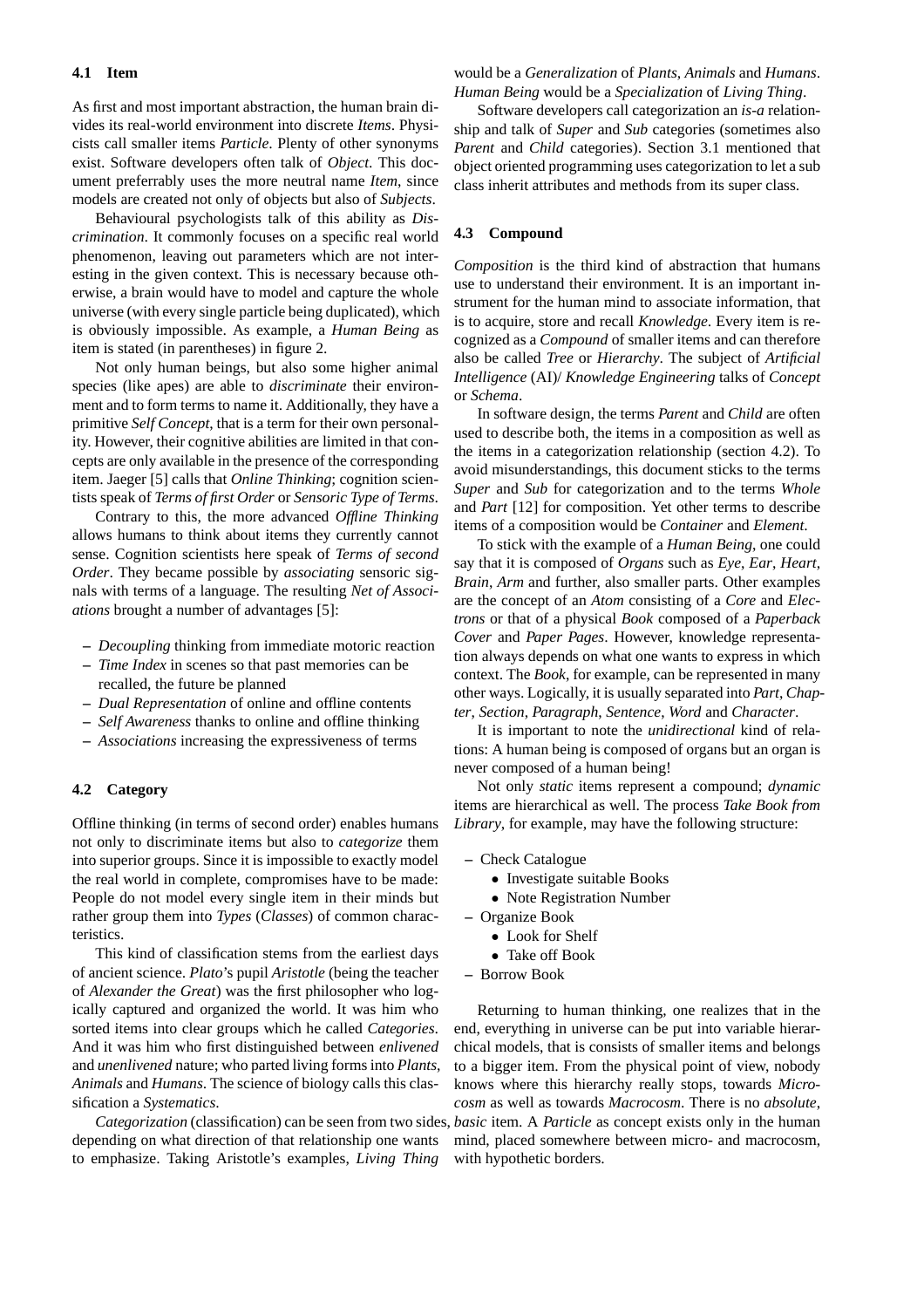A theoretical *Model* is an abstract clip of the real world, and exists in the human mind. Another common word for *Model* is *Concept*. It is the subsumption of *Item*, *Category* and *Compound*, resulting from the three activities of abstraction: *Discrimination*, *Categorization* and *Composition*. As such, each model knows about its super model and the parts it consists of (figure 3). Software developers would call the illustration of these relations a *Schema* or *Meta Model*.



**Fig. 3.** Model as subsumption of Item, Category, Compound

#### **4.5 Interaction**

As explained in previous sections, every abstract model is a *Compound* of smaller *Parts*. What does this relation imply? What does a compound *know* about its parts? Knowledge *about* something is often called *Meta Information*.

The most obvious way to uniquely identify parts is to give them a *Name*. The concept of a human body, for example, has parts like *Heart*, *Left Arm* or *Skin*. Secondly, a compound needs to know about the *Model* of each part which may be a compound itself. But what about other knowledge like the order or position of parts within their compound?

To find an answer, the science of *Psychology* needs to be called in. It distinguishes between various aspects of a (visual) impression of the human mind, as there are *Shape*, *Depth*, *Color* or *Movement* [13]. Looking closer at these, one realizes that they are representations of the classical physical dimensions that humans use to describe the world:

- **–** *Movement*: changing the state of something over *Time*
- **–** *Shape*: how items would appear in a two-dimensional world, as known from *Geometry*
- so that these become three-dimensional and form a *Space*
- **–** *Color*: not being considered a dimension, telling about how items reflect *Light*
- is not considered to be a dimension

If, according to modern physics, not all of the impressions listed above are dimensions, what is common to them? – All can be used to express a special aspect of a composition relation which this paper calls *Composition Interaction*.

To the concept of an *Atom* belong a *Core* and *Electrons*. The atom provides the *Space* that the core and electrons can fill with their extension. For core and electrons, the atom represents the small universe they live in. Moreover, the atom *knows* about the *Position* (*Trajectory*) of each electron. Thus, one can say that the atom as a *Whole* interacts with its *Parts* by means of space. Electrons, on the other hand, know nothing about their own position within the atom; they do not know about the existence of the atom at all. But having a size, they indirectly exert influence on the whole atom by contributing to its overall extension in space.

A *Solar System*, as concept, has very much in common with the atom. It has a star, the *Sun*, as its core and it has *Planets* orbiting around that star. Besides the composition interaction over space that also exists here, there is another relation worth paying attention to: *Mass*. Conceptually, the solar system can be treated as a closed field of *Mass*, the sun representing the center of that mass, the planets additions. The solar system as a *Whole* knows about the masses of its *Parts*, what can be considered a conceptual interaction.

A third relation that humans use to place themselves and the environment into their very own model of the universe is *Time*. Any *Process* can be split into *Sub Processes* and such represents a structure with *hierarchical* character. In most cases, the *Order* in which sub processes are executed, is very important. Without it, no meaningful *Algorithm* could ever be created. A process knows about the *Occurrence* of its sub processes and this sequence information is stored in units of time. Moreover, the *Whole* process sets a time frame that all *Part* processes, in sum, cannot exceed. Their *Duration* is limited. Again, process and sub processes have some kind of composition relation; in this case over time.

Conceptual interactions like *Space*, *Mass* or *Time* are used by a model to position parts within its area of validity. Yet this meta knowledge is not enough. Frequently, parts have to be *constrained* to maintain the validity of the whole model. The concept of a *Table* consists of a *Top* and one to four *Legs*. The additional information herein is the *Constraint* of the number of legs to at least *one* and at most *four*.

Finally, what makes up the *Character* of an item (in the understanding of the human mind) is the *Parts* it consists of, combined with *Meta Information* about these parts. Most properties of a molecule in *Chemistry* are determined by the number and arrangement of its atoms. *Hydrogen*  $(H_2)$ becomes *Water*  $(H_2O)$  (with a totally different character) when one *Oxygen* (O) atom is added per hydrogen molecule.

**–** *Depth* (stereo vision): adding a third dimension to shapes, posed nature have to be defined additionally as size in space **–** *Mass*: another physical value describing the world which conceptual interaction between a compound and its parts is Properties are based on impressions of the human mind which are often identical to what is called a *Dimension* in physics. Item *Properties* that do not result from its com-(expansion), in time (duration, instant), in mass (massiness) or color as speciality. While such dimension properties of an item are given as the *Difference* (size) of something, a stated as *Point* (position).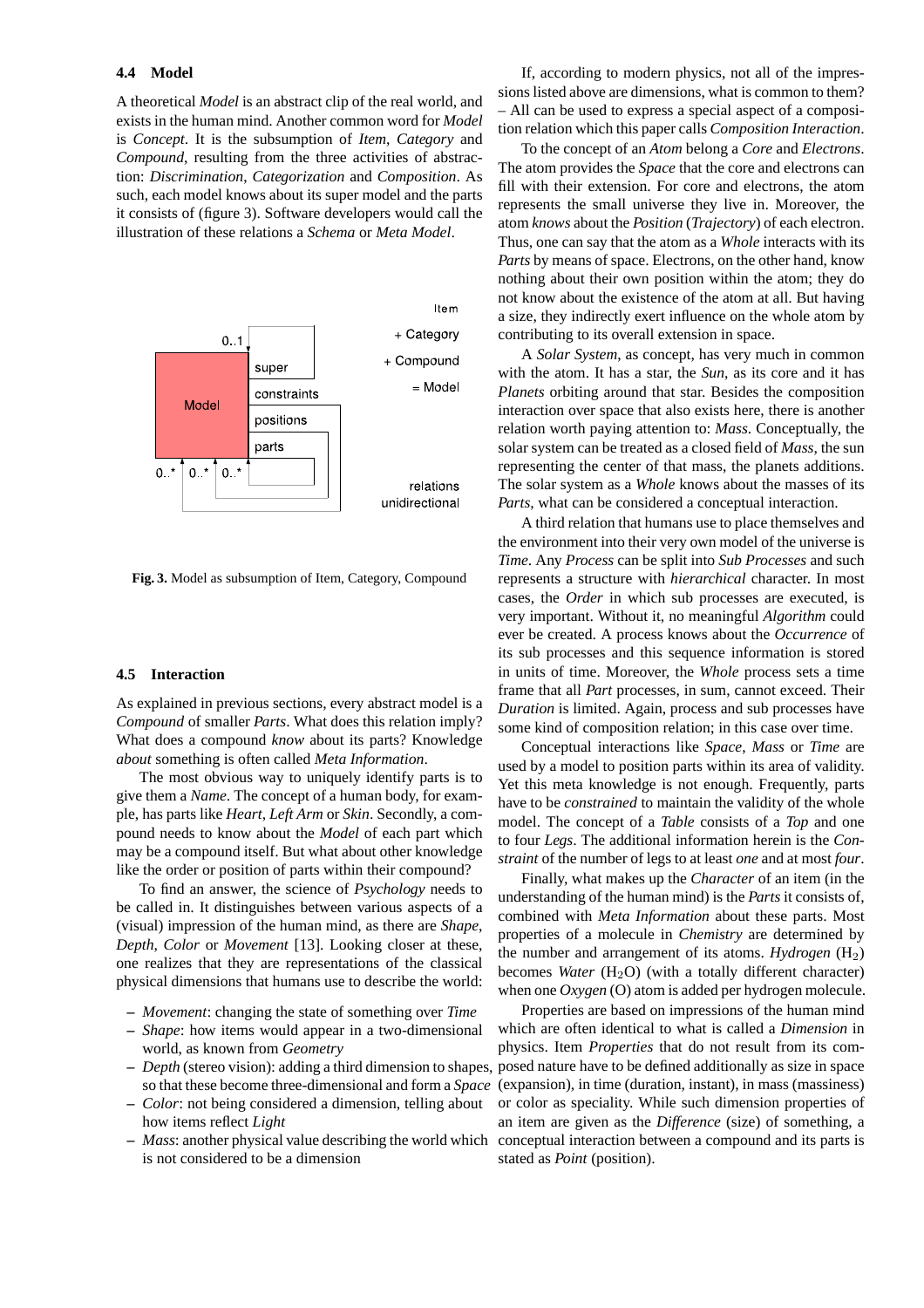## **5 Cybernetics Oriented Language**

The introduced *Cybernetics Oriented Language* (CYBOL) is based on the principles of *Human Thinking* as described in section 4. These principles and further concepts behind are summarized by the name *Cybernetics Oriented Programming* (CYBOP) (figure 4). They form the semantics of CYBOL. Its syntax is determined by the *Extensible Markup Language* (XML) standard and accordingly easy. It is rich enough to express models based upon the three kinds of abstraction: *Discrimination*, *Categorization* and *Composition* as well as meta information of a *Whole* about its *Parts*.





### **5.1 Syntax**

An XML document carries a name and can such represent a *Discrete Item*. It can also link to other documents, such as one being a *Super Category* to the item currently considered. Most importantly, XML documents have a hierarchical structure based on *Tags* which may be used to model *Parts* of a *Compound*. Tag *Attributes* keep *Meta Information* about the tag contents.

Considering these properties of XML, it seems predestinated for formally representing abstract models using the CYBOP concepts. CYBOL, finally, is XML *plus* a defined set of tags and attributes used to structure and link models meaningfully. The tags are:  $\langle \text{model} \rangle$ ,  $\langle \text{super} \rangle$ ,  $\langle \text{part} \rangle$ .

### **5.2 Vocabulary**

XML allows to define and exchange the whole vocabulary of a language. It offers two ways in which a list of legal elements can be defined: The traditional *Document Type Definition* (DTD) and the more modern *XML Schema Definition* (XSD). Besides the vocabulary, DTD and XSD define the structure of an XML document and allow to typify, constrain and validate items. The CYBOL DTD and XSD can be found at [7].

#### **5.3 Semantics**

CYBOL files can be used to model either *static* or *dynamic* aspects. In both cases, the *same* syntax (document structure) with *identical* vocabulary (tags and attributes) is applied. It is the attribute *Values* that make a difference in meaning. An *Attribute* keeps meta information about the contents of a *Tag*. In CYBOL, the tag of main interest is *part*. Its attributes contain information about its:

- **–** Name (to identify different parts)
- **–** Model (compound or primitive)
- **–** Position (in space, time or mass)
- **–** Constraint (minima, maxima and further limitations)

What is missing is a means to keep such meta information about an attribute, too. How should an interpreter know if it deals with a *compound* or a *primitive* model, with a position in *Space* or in *Time*? It is therefore necessary to *bundle* attributes in *Pairs of Two*, one attribute containing the actual value and the second attribute containing abstraction information about how the first attribute gets interpreted correctly. The only exception is the name which gets always interpreted as string of characters. The resulting attributes of the *part* tag are:

- **–** name
- **–** part abstraction
- **–** part model
- **–** position abstraction
- **–** position model
- **–** constraint abstraction
- **–** constraint model

A list of defined, primitive abstraction values for CYBOL can be found in [7].

### **5.4 Example**

The following example shows a minimalistic model of a (static) *Graphical User Interface* (GUI) frame.

```
\leq ! -frame_example.cybol
/ - - ><model>
    <part name="title"
        part abstraction="string"
        part_model="Res Medicinae"/>
    <part name="menu_bar"
        part_abstraction="compound"
        part_model="/qui/menu_bar.cybol"
        position_abstraction="compass"
        position_model="north"/>
    <part name="status_bar"
        part_abstraction="compound"
        part_model="/gui/tool_bar.cybol"
        position_abstraction="compass"
        position_model="south"/>
```

```
</model>
```
Similar models can be built of (dynamic) workflows whereby the inputs and outputs of the part operations appear in a special order as attribute values. But this may become the topic of a follow-up paper.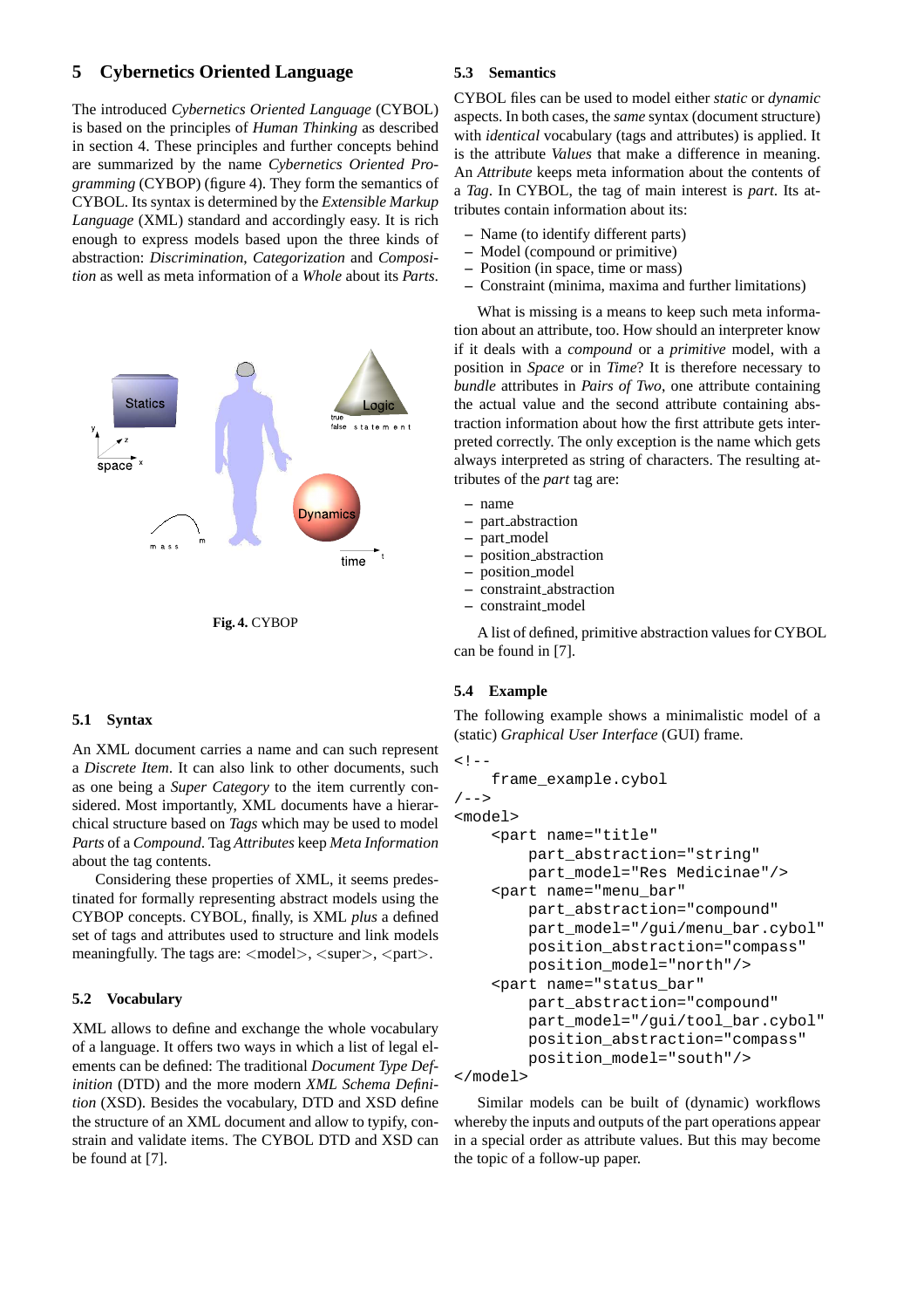# **6 Hardware Connection**

### **6.1 Reflection**

The use of a programming language eases model abstraction for human programmers. Special tools exist that break down models given in form of program code into their binary form, into sequences of *0* and *1*. These are called *Machine Language*, because understood by computers.

Classical programming languages have the linguistical means to express high-level *Knowledge* as well as low-level *Hardware Control Instructions*. The use of such languages inevitably leads to a mess in program code because both are mixed up. Unflexible, overly complex systems with numerous interdependencies are the result. Section 3 already criticised this weakness of traditional programming language concepts. This work makes the necessary split: Knowledge gets *separated* from hardware control.

**Biological Cell Separation** is one proof for this theory. The original cell forwards its configuration information in form of a *Desoxy Ribo Nucleic Acid* (DNA) to the new cell. The new cell uses this knowlege to create new organelles and to function correctly. Each cell represents a system with different *Hardware* that it controls but all cells (in one-andthe-same biological creature) use the same configuration.

**Regions of the Human Brain** are another example. The main knowledge is stored in the *Cerebral Cortex*. Other regions more or less just control the exchange of knowledge through input/ output organs (hardware), for communication with other biological systems.

### **6.2 Cybernetics Oriented Interpreter**

The CYBOL language described in section 5 is just another form of storing knowledge. It can therefore also be called a *Knowledge Modelling Language*.

| Knowledge                       |
|---------------------------------|
| <b>Statics/ Logic/ Dynamics</b> |
| <b>Ontologies</b>               |
|                                 |
| <b>XML Reader/Writer</b>        |
| <b>Memory Management</b>        |
| <b>Signal Processing</b>        |
|                                 |
| Processor                       |
| <b>Memory</b>                   |
| Input/ Output                   |
|                                 |

**Fig. 5.** CYBOI as Interface between CYBOL and Hardware

When CYBOL files contain the knowledge that defines a system, a counterpart is needed to execute that system on computer hardware. The *Cybernetics Oriented Interpreter* (CYBOI) is able to handle this task (figure 5). CYBOI is written in the C programming language and currently supports the *Linux Operating System* (OS) only. It represents, so to say, the interface between operating instructions of the computer hardware and system models defined in CYBOL.

CYBOI is responsible for managing any kind of hardware communication, that is input, output, memory access and processor instruction calls. CYBOI Signals can be assigned priorities, a language (protocol) to communicate with other systems and they are processed by one single loop (figure 6). Also, there is only one single container structure which CYBOI uses to dynamically store knowledge. It such avoids the known problems with container inheritance [6]. Following *Euclidian Geometry*, multi-dimensional *Models* consist of maps; two-dimensional *Maps* consist of arrays; one-dimensional *Arrays* represent and manage an area in the computer memory.



**Fig. 6.** CYBOI Model Container and Signal Loop

The more hardware driving functionality CYBOI implements, the more it develops towards an operating system – with one difference to current OS: It is free of any configuration information but knows how to *handle* knowledge.

### **7 Related Work**

There are a number of efforts that go into a similar direction like CYBOP [7]. Basically, every application that stores configuration data (colours, fonts) does use some kind of knowledge model for the file or database to save in. However, they all are limited to their corresponding field. What this paper proposes is, in short, to store complete systems in special configuration files in CYBOL format. CYBOP wants to show an overall approach and provide the means (CYBOL/ CYBOI) to build abstract software models for any possible application layer, may it be a domain, user interface, workflow, data transfer object or storage.